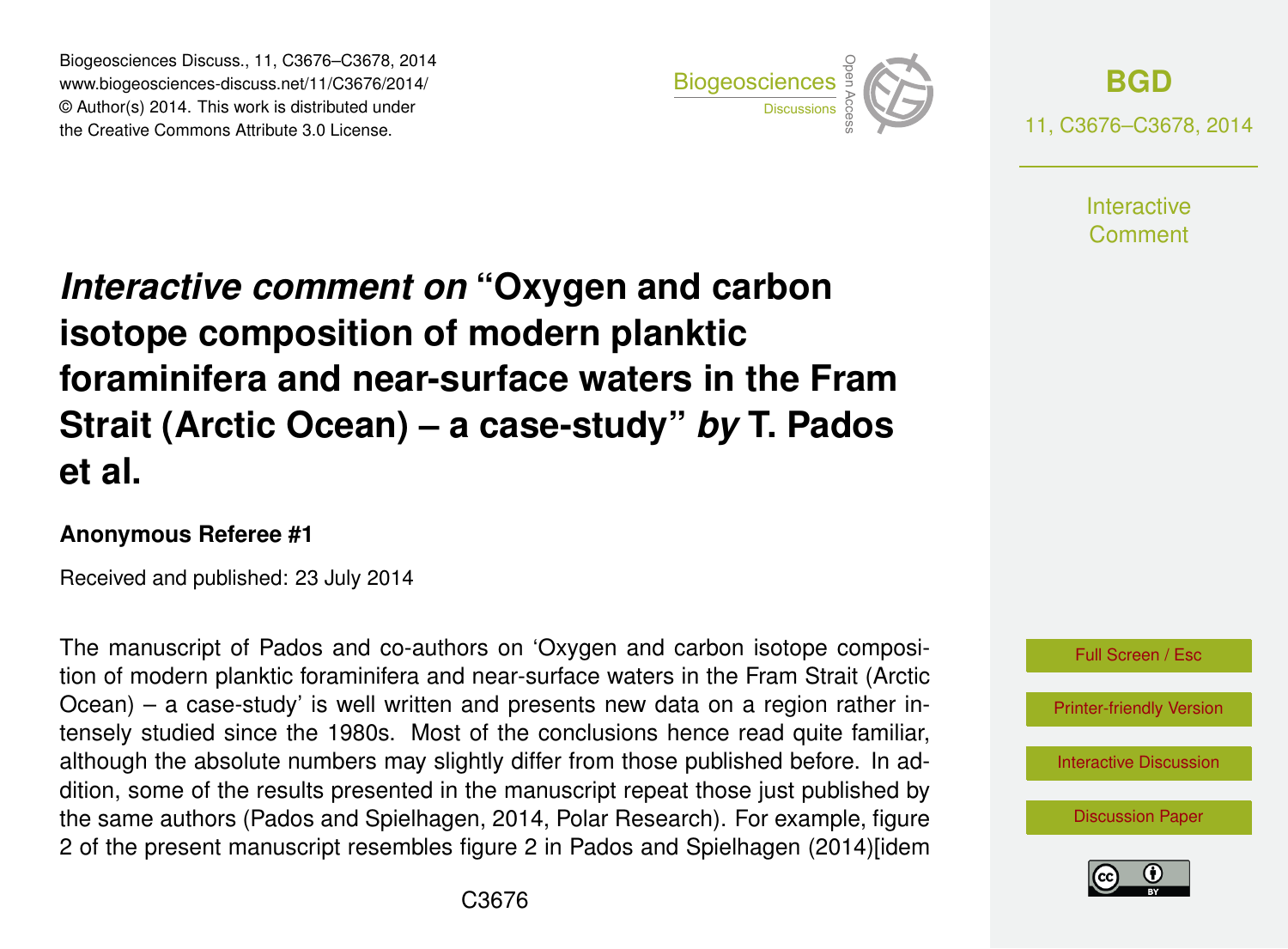Table 1]. The data (standing stocks) presented in figures 5 and 6 of Pados and Spielhagen (2014) are exactly the same as in the present manuscript. The authors may want to present the data (T, S, and standing stocks) in a more synthetic way, though, and add a new perspective to the same story. However, despite all redundancies and duplications, the manuscript may still merit publication, to make sure that the precious new data are not getting lost.

On the scientific level, I have some concerns about the use of name and species concept of Neogloboquadrina pachyderma. The species concept is discussed in detail by Darling et al. (2006, Paleoceanography), and coiling direction may not be used to distinguish N. pachyderma (more left than right coiling) from N. incompta (more right than left coiling)[the authors may just skip '(sin.)' after 'N. pachyderma']. T. quinqueloba may or may not contain symbionts (page 8645, line 26 to page 8646, line 1), and which would affect the interpretation of the stable isotope signal (Hemleben et al. 1989, Ortiz et al. 1995). I would suspect that T. quinqueloba do not harbor symbionts at the high latitudes sample here.

I don't see how increasing river discharges at quite remote places would affect the stable isotope of the foraminifers sampled in the Fram Strait (page 8648, lines 17-23). Please explain.

Chapter 5.3 on Carbon isotope values of DIC and foraminifera finally gives no answer on the question asked here. The idea of discussing the affect of the carbonate ion effect on the 13C signal of the foraminifer test analyzed here is good, but the data are possibly not suited for an in-depth discussion. The chapter hence ends with the unsatisfactory remark that offsets might be caused by differences in age (which might be true, but does not answer the question initially asked). I would suggest reorganize and shorten the chapter.

To conclude, the manuscript of Pados et al. leaves me quite unsatisfied. I would guess that the authors could do much better, and produce a focused and well argued paper

## **[BGD](http://www.biogeosciences-discuss.net)**

11, C3676–C3678, 2014

**Interactive Comment** 



[Printer-friendly Version](http://www.biogeosciences-discuss.net/11/C3676/2014/bgd-11-C3676-2014-print.pdf)

[Interactive Discussion](http://www.biogeosciences-discuss.net/11/8635/2014/bgd-11-8635-2014-discussion.html)

[Discussion Paper](http://www.biogeosciences-discuss.net/11/8635/2014/bgd-11-8635-2014.pdf)